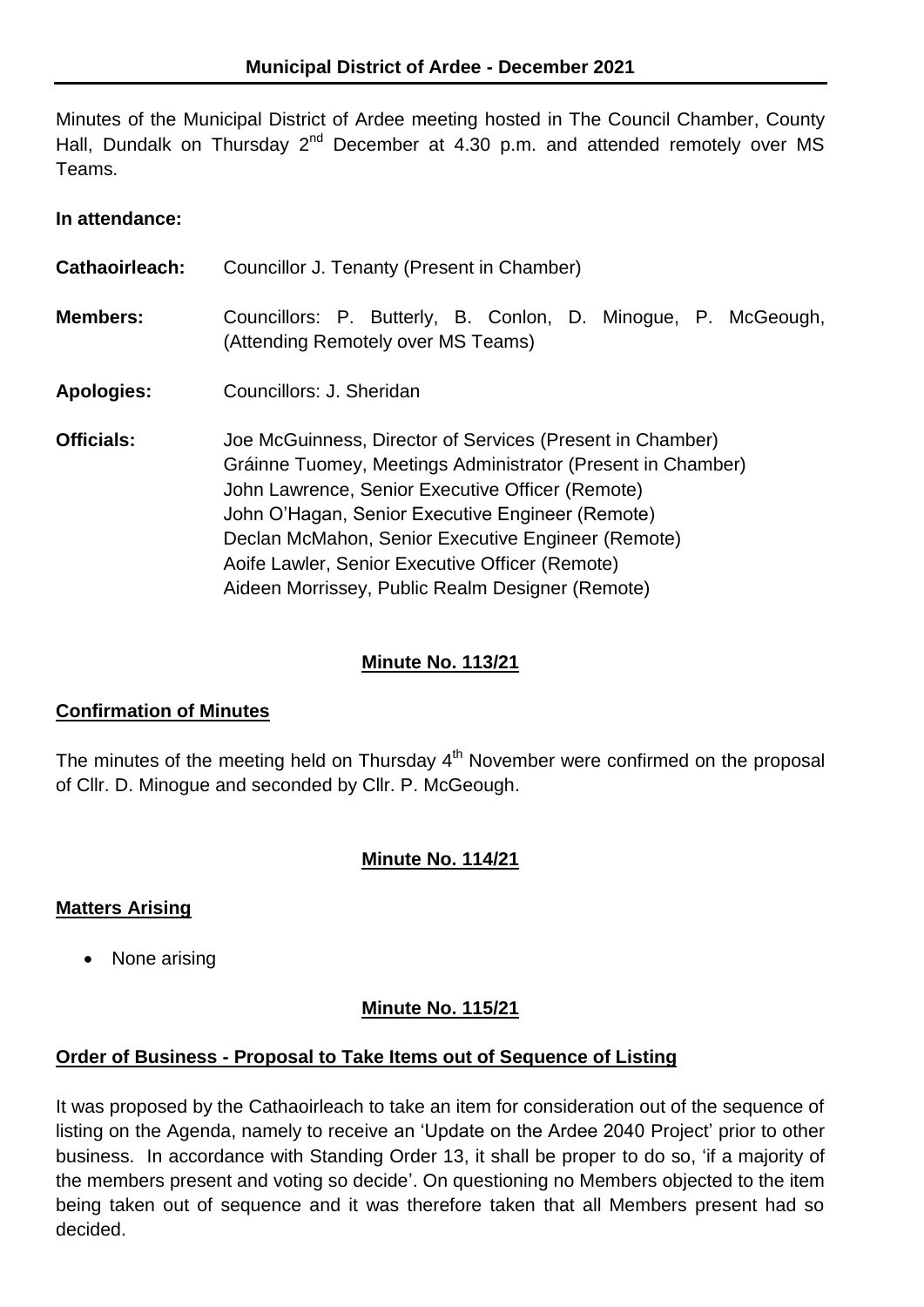## **Minute No. 116/21**

## **Update on the Ardee 2040 Project**

Séamus Donohoe and Karen Power from Turley who are the procured contractors for the project gave members an overview on Ardee 2040; the public consultation to date, and the visionary plans for Ardee. This was well received by Members who complimented the Louth County Council team and Turley consultants on their work to date and raised questions which were responded to after the presentation.

## **Minute No. 117/21**

### **Housing Progress Report**

Members discussed the report as circulated at the meeting and John Lawrence, Senior Executive Officer advised Members on all items.

The following items were highlighted:

- Clonmore final phase, phase 4 13 units: Nominations for units have been sent to Clúid
- Tierney St., Ardee, Oakley Housing Trust: Difficulties with site, project currently stalled. This was noted as difficult for units earmarked for St. John of God tenants who are being sent out of the county to Trim.

## **Minute No. 118/21**

#### **Operations and Marine Progress Report**

Members discussed the report as circulated at the meeting and Declan McMahon, Senior Executive Engineer responded on all Operations Matters with Joe McGuinness, Director of Service responding also on some matters.

The following matters were noted:

- Two more timber parklets were available to business owners if they wish to apply. They cannot be used as replacement for Scandinavian-type metal units. S254 licences will be required.
- Discretionary Funding overview is being further examined by Director of Services due to some anomalies in works funded elsewhere and underfunded.

The following non-operations items were noted:

- Members raised concerns regarding the method and timeframe of notification of the Irish Water 'Do Not Consume' notice to those affected. Joe McGuinness, Director of Services advised he would bring this back to Irish Water.
- Derelict Buildings should be referred to Planning.